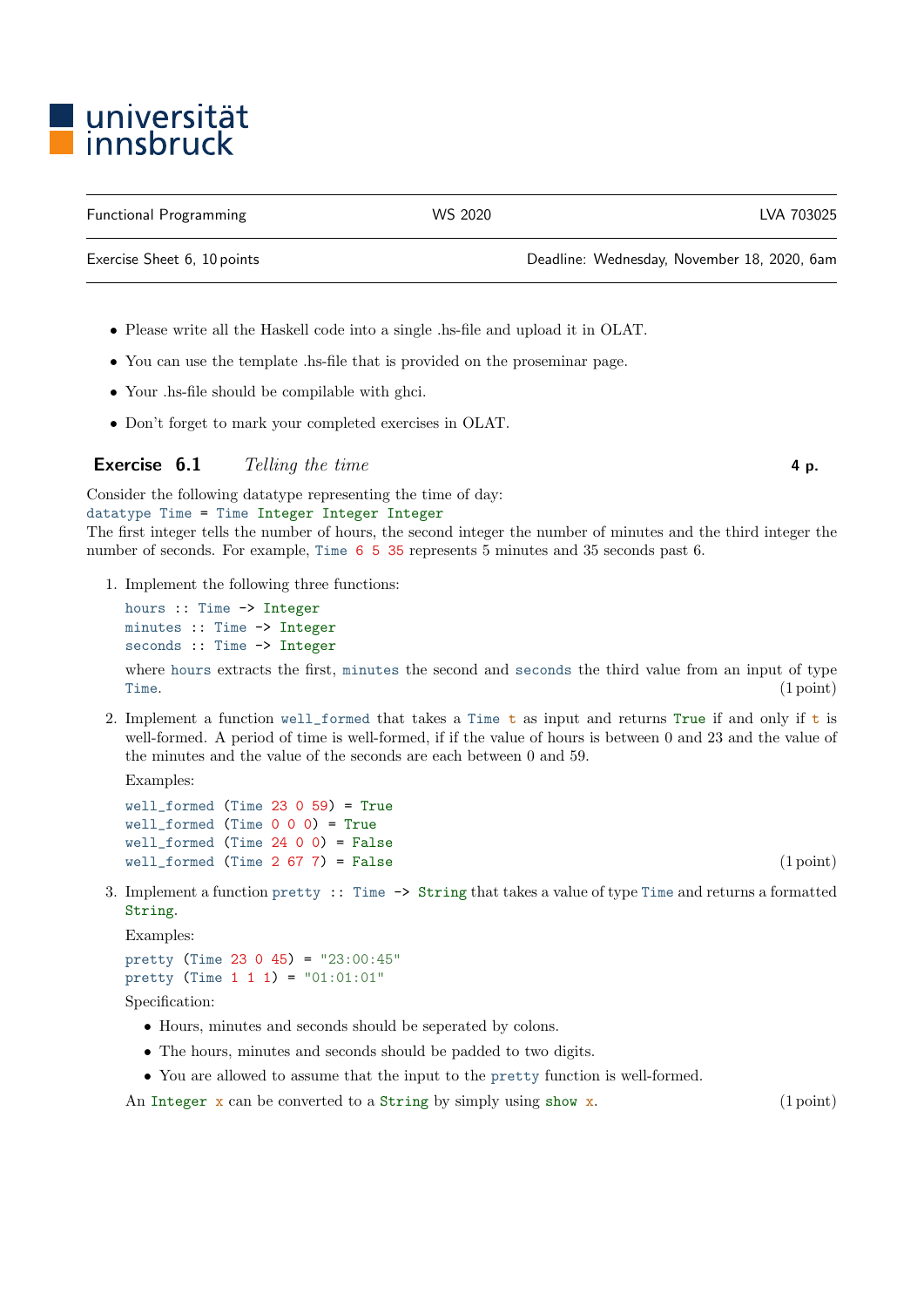4. Implement a function tick :: Time -> Time that increases a value of type Time by one second. The function tick only needs to work for well-formed values of type Time. tick  $x$  must be well-formed, if  $x$  is well-formed. At midnight there should be a wrap around, see examples.

Examples:

tick (Time  $1 \t2 \t3$ ) = Time  $1 \t2 \t4$ tick (Time 1 59 59) = Time 2 0 0 tick (Time 23 59 59) = Time  $0 \t0 \t0$ 

## Exercise  $\mathbf{6.2}$  Data Types 3 p.

This exercise should show you how types can be used to model data.

1. Create a data type Region that models different kinds of territories.

Specification:

- There are three kinds of regions: City, State and Country.
- Every region has a name (use String) and the number of inhabitants (use Integer).

```
1</sup>innsbruck :: Region, tyrol :: Region and austria :: Region using the data
below.
```

| Location  | Type    | Population |
|-----------|---------|------------|
| Innsbruck | City    | 132110     |
| Tyrol     | State   | 754705     |
| Austria   | Country | 8858775    |

Hint: It could be useful to encode the three different kinds of regions in its own data type and reuse it in the definition of Region. (1 point) (1 point)

2. Implement the following three functions:

name :: Region -> String population :: Region -> Integer typeOfRegion :: Region -> String

name should return the name of the Region and population the number of inhabitants. typeOfRegion should return a String based on the type of a Region. For example, "city" if it is a city.

Examples:

```
name innsbruck = "Innsbruck"
population austria = 8858775
typeOfRegion innsbruck = "city"
typeOfRegion tyrol = "state"
typeOfRegion austria = "country" (1 point)
```
3. Implement a function info :: Region -> String that returns a short summary about a Region. Examples:

```
info innsbruck = "The city of Innsbruck has a population of 132110."
info tyrol = "The state of Tyrol has a population of 754705."
info austria = "The country of Austria has a population of 8858775."
```
An Integer  $\bar{x}$  can be converted to a String by using show  $\bar{x}$ . (1 point)

## Exercise 6.3 Pattern Matching 3 p.

This exercise asks you to program the key ingredients for a function that determines whether and where one string occurs in another string.

<span id="page-1-0"></span><sup>&</sup>lt;sup>1</sup>A constant in Haskell is a function that takes no parameters. Therefore the function's return value cannot depend on any parameter and is therefore constant.